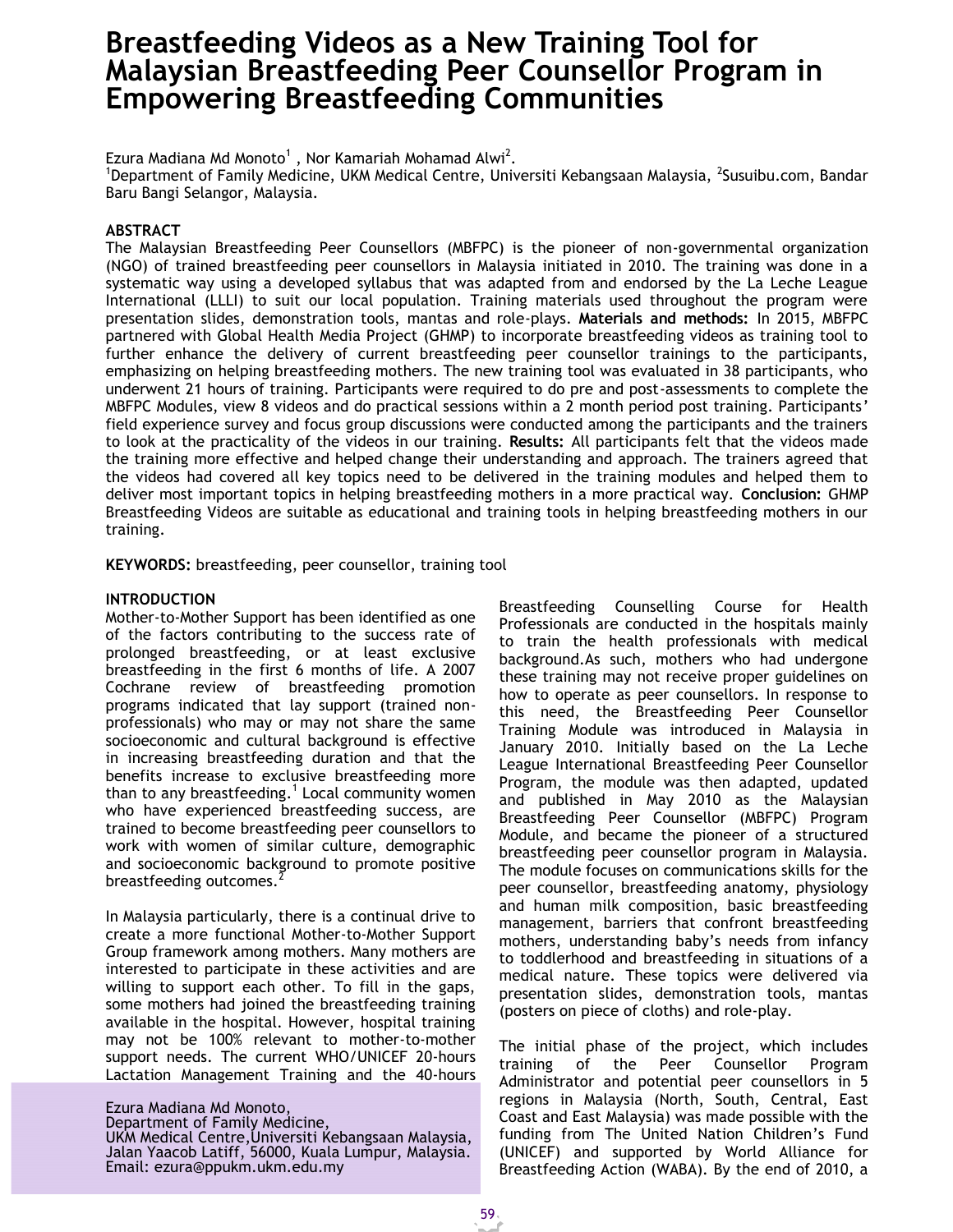network of more than 100 peer counsellors had been established, who had volunteered to help with breastfeeding support and education in their respective communities, established nationwide. The numbers are expanding with on-going trainings. This network was referred to as the MBFPC. Among the activities run by MBFPC include one-to-one counselling, organizing mother-tomother and father-to-father support group meetings, breastfeeding support meetings at workplaces and hospitals, and participating in community exhibitions and awareness programs. Every year since then, 3 to 5 trainings sessions had been conducted in Malaysia based on demand from many different communities, either needing to establish their own breastfeeding support group, or to equip existing support group members with breastfeeding peer counselling skills. The MBFPC Association conducted all these trainings.

The trainings underwent continuous improvements, based on the outcomes, comments and feedbacks obtained from previous training sessions. The work plan for each upcoming training was then revised to suit the unique and dynamic requirements of each target group. However, the essence of the training, which focuses on communication skills for peer counsellors, remains as core of the training modules. The course of the training is limited to 3 days of face-to-face interactions between the trainees and the trainers, making it quite impossible to evaluate the skills and knowledge acquired by each participant after completing this training.

In 2015, the Global Health Media Project (GHMP), a non-profit organization that designs and produces video and animation to teach key healthcare practices for frontline health workers and families in low-resource settings, developed 8 breastfeeding videos; covering key topics aimed at helping breastfeeding mothers dealing with common breastfeeding challenges. MBFPC in a pilot project to improve its training has incorporated the video sets into MBFPC Training Module, with the aim of further enhancing the delivery of the current breastfeeding peer counsellor trainings to their clients. These videos should improve the knowledge and skills of the peer counsellors themselves as they work to assist breastfeeding mothers in the community.

#### **MATERIALS AND METHODS**

In the recent training which started in 2015, the GHMP videos were introduced during sessions along with the current training materials and methods as a new visual tool to better illustrate certain topics related to the modules covered. The videos include; Early Initiation of Breastfeeding, Helping a Breastfeeding Mother, Breastfeeding Positions, Breastfeeding Attachment, Nipple Pain, Breast Pain, Not Enough Milk, and Expressing Breast Milk. To evaluate this new tool as part of our training method, we conducted a pilot study where 38 participants were recruited to undergo a 21-hour training over 3 days. The training included a

baseline pre-assessment test, followed by didactic and hands-on training in accordance to the MBFPC Training Module, along with the new 8 GHMP videos supplementing the module. A total of 4 trainers with International Board Certified Lactation Consultant (IBCLC) credentials conducted the training sessions. Following the training sessions, participants were required to go through a 2-month practical period of observing and helping at least 4 breastfeeding mothers. Participants were then gathered for postpractical assessment, participants' field experience survey and focus group discussion. During the training, 8 videos were downloaded onto each participants' mobile phones which were to be used as sharing tools with the mother they were helping during their practical session and/or as refresher tools for the participants to remember important points in helping breastfeeding mothers. Along with the videos, the Breastfeeding Observation Aid form was introduced, where during the practical period the participants were required to use the form to jot down their observation on each mother they were helping.

### **RESULTS**

In this paper, we focused on the participants' field experience survey and focus group discussion to evaluate the practicality of the videos as a new training tool in our training module. 36 out of 38 participants returned for the post-practical assessment, participants' field experience survey and focus group discussion. The purpose of the participants' field experience survey was to find out regarding the usage of the breastfeeding videos when they visited the mothers during the practical sessions (Figure 1).

**Figure 1.** Participants' Field Experience Survey

**Survey on field experience since initial training**

1.Did you use the videos to review the information? Which videos? How many times?

2.How many birthing woman did you visit since your training in May?

3.Did you take your smartphone (or mobile device) with you when you visited mothers?

4.Did the mothers that you visited have specific issues or problems with breastfeeding?

5. Did you show the videos to the mothers? Which videos? How many times?

Based on the participants' field experience survey, the videos watched most frequently by the participants were Breastfeeding Positioning followed by Breastfeeding Attachment and Expressing Breastmilk; 83, 77 and 60 times respectively. The most common problems encountered during the 2 month practical period were; poor attachment, mothers not being confident in their milk supply, inverted/flat/large nipples, nipple confusion and sore nipples. The videos that participants showed to mothers most often were; Breastfeeding Attachment, Breastfeeding Positioning and Expressing Breastmilk; 77, 60 and 50 times respectively (Table 1).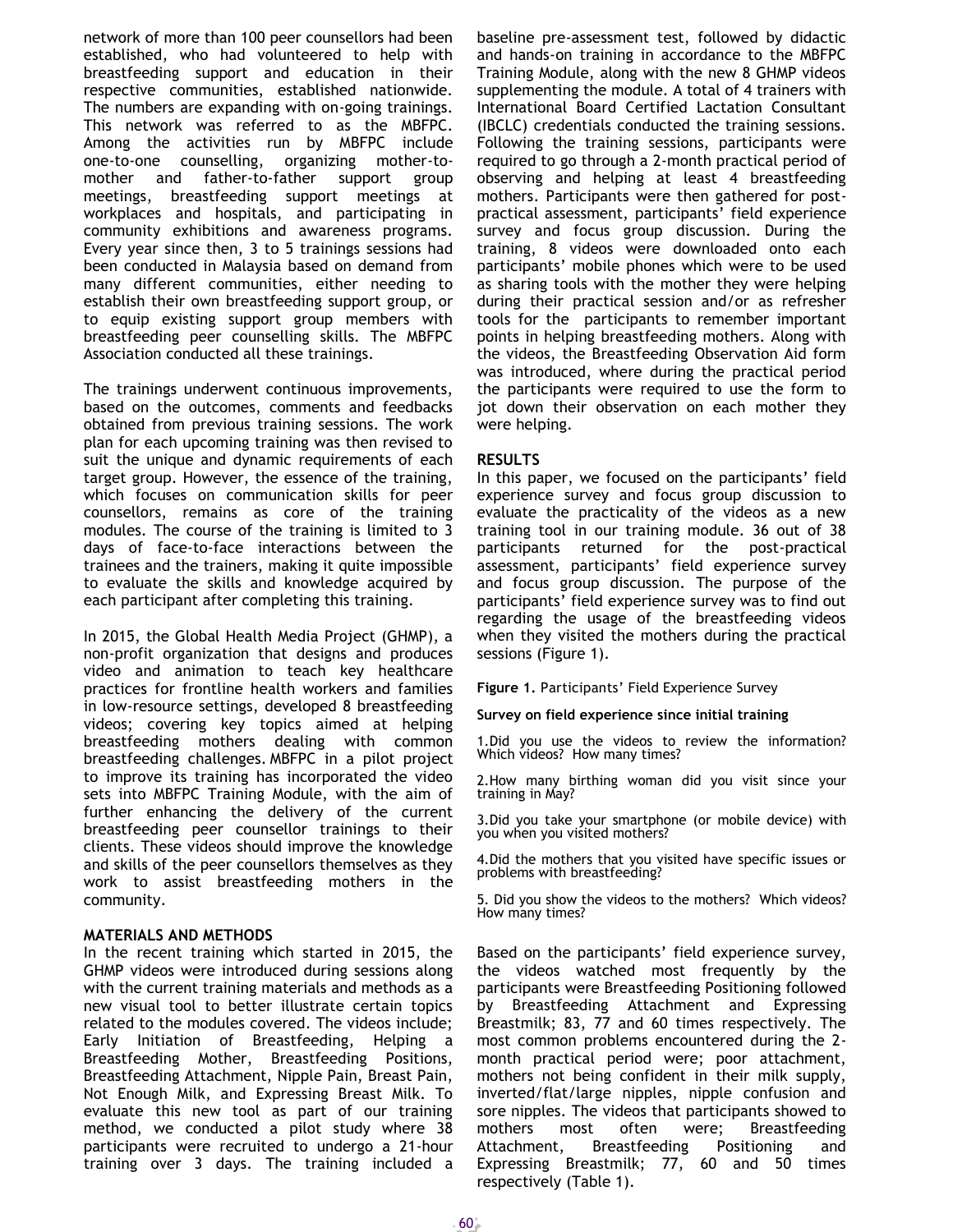Table 1. Participants' responses on field experience survey

|    | Q <sub>1</sub>                                            | Q <sub>2</sub> | Q <sub>3</sub> | Q4                                                      | Q <sub>5</sub>                                   |
|----|-----------------------------------------------------------|----------------|----------------|---------------------------------------------------------|--------------------------------------------------|
|    |                                                           |                |                |                                                         |                                                  |
| 1  | Yes. Latching and Hand Expression                         | 4              | Yes            | Yes                                                     | Yes. Latching                                    |
|    | Yes. Expressing breastmilk, attach-                       | 3              |                | Latching problem due to used to                         | Yes. Attachment, expressing breast-              |
| 2  | ment                                                      |                | Yes            | bottle feeding<br>Sore/cracked nipple, poor at-         | milk - 3 times                                   |
|    | Yes. Hand Express, Latching and En-                       |                |                | tachment. Blocked                                       |                                                  |
| 3  | gorgement. Several times                                  | 16             | Yes            | ducts/engorgement                                       |                                                  |
|    |                                                           |                |                |                                                         | Yes.                                             |
|    | Yes. Early initiation(2), Attach-                         |                |                |                                                         | (Attachment(4), Position(4), Not                 |
|    | $ment(8)$ , Positioning $(8)$ , Not enough                |                |                |                                                         | enough $milk(3)$ , breastpain(2),                |
| 4  | milk $(8)$ , Breast pain $(2)$ , Expression $(6)$         | 4              | Yes            | Yes                                                     | nipple pain(2), Expression(2)                    |
|    |                                                           |                |                | Yes. Not enough milk. Refuse to                         |                                                  |
| 5  | Yes. Not enough milk.                                     | 4              | Yes            | latch                                                   | Yes. Not enough milk. Once                       |
| 6  | Yes. Attachment, Positioning, Expres-<br>sion, Many times | 3              | Yes            | Yes                                                     | Attachment, Position, Expression-<br>every visit |
|    | Yes. Positioning, Nipple Pain, Express                    |                |                |                                                         | Yes. Positioning, Nipple Pain, Ex-               |
| 7  | breastmilk                                                | 4              | Yes            | Yes. Nipple pain, mastitis                              | press breastmilk (1-2 times)                     |
|    | Yes. Attachment, Not enough milk,                         |                |                | Latching, breast abscess, outside                       |                                                  |
| 8  | Expressing breastmilk. Few times                          | 4              | Yes            | interference                                            | No                                               |
| 9  | Yes. All videos. 1-2 times                                | 5              | Yes            | Positioning                                             | Yes. Attachment. 2-3 times                       |
|    |                                                           |                |                |                                                         |                                                  |
|    | Yes. Attachment and Position. 4-5                         |                |                | Yes. Baby jaundice, nipple pain,                        | Yes. Nipple pain, attachment and                 |
| 10 | times                                                     | 4              | Yes            | nipple confusion, baby eczema                           | position. 4 times                                |
| 11 |                                                           | 4              | Yes            | Yes. Cracked nipple, engorge-<br>ment, not enough milk  |                                                  |
|    | Yes. Review each video 1-3 times                          |                |                |                                                         | Attachment (4),                                  |
| 12 | Yes. Attachment, Breast Pain, Posi-<br>tioning. 2 times   | 4              | Yes            | Not All                                                 | Yes. Attachment, Breast Pain. 2<br>times         |
|    | Yes. Breast pain, not enough milk. 4                      |                |                |                                                         |                                                  |
| 13 | times                                                     | 4              | Yes            | No.                                                     | Yes. All videos. 1-2 times                       |
|    |                                                           |                |                | Yes. Attachment, positioning,                           | Yes. Position (4), Nipple                        |
| 14 | Yes. Positioning. 6 times                                 | 12             | Yes            | crack nipple                                            | Pain(2), Express breastmilk(1)                   |
|    | Yes. Positioning and hand expression.                     |                |                |                                                         |                                                  |
| 15 | 4 times                                                   | 4              | Yes            | Yes                                                     | Yes. Positioning. 2 times.                       |
|    |                                                           |                |                | Yes. Not enough milk, inverted                          | Yes. Attachment, Positioning, not                |
| 16 | Yes. All videos.                                          | 4              | Yes            | nipple, poor attachment                                 | enough milk                                      |
|    |                                                           |                |                | Yes. Let down too fast, Engorge-                        | Engorgement (2), Hand express(2),                |
| 17 | Yes. All. 1 time                                          | 4              | Yes            | ment, Nipple sore                                       | Early initiation (1)                             |
|    |                                                           |                |                |                                                         |                                                  |
| 18 | Yes. Attachment, nipple pain. 3-4<br>times                | 4              | Yes            | Yes. Inverted nipple, premature<br>baby, breast refusal |                                                  |
|    |                                                           |                |                |                                                         | Yes. Early initiation, attachment                |
|    | Yes. Not enough milk, position, hand                      |                |                | Not confident, no milk, using                           | Yes. Positioning, Not enough milk,               |
| 19 | express                                                   | 4              | Yes            | pump in early days. Positioning                         | hand express                                     |
|    |                                                           |                |                |                                                         |                                                  |
|    | Yes. Attachment, Positioning, Early                       |                |                | Yes. Sore Nipple, Inverted nipple,                      | Yes. Attachment, Positioning, ex-                |
| 20 | Initiation, Expressing. 5-6 times                         | 5              | Yes            | nipple confusion                                        | pressing (2-3 times)                             |
|    |                                                           |                |                |                                                         | Yes. Positioning, expressing breast-             |
|    |                                                           |                |                | Position and attachment, flat                           | milk, nipple pain, attachment. 2                 |
| 21 | Yes. All videos. More than 5 x.                           | 4              | Yes            | nipple                                                  | times                                            |
|    | Yes. Position -4 X, breast pain - 2 x,                    |                |                | Poor attachment, suckling prob-                         |                                                  |
| 22 | Early initiation 2 X                                      | 4              | Yes            | lem, poor milk supply                                   | Yes. Attachment - 1 time                         |
| 23 | Yes. All videos. 2 times                                  | 4              | Yes            | Yes                                                     | Yes. Attachment and position. Both<br>1 time     |
|    | Yes. Position, Attachment, Nipple                         |                |                |                                                         |                                                  |
| 24 | Pain                                                      | 4              | Yes            | Sore nipple. Low Milk Supply.                           | Yes. Attachment                                  |
| 25 | Yes. All videos. 1-2 times                                | $\mathbf{1}$   | Yes            | No                                                      | No                                               |
|    |                                                           |                |                | Yes. Shallow latch, nipple pain,                        |                                                  |
|    |                                                           |                |                | baby refuse to latch, worry of                          | Yes. Attachment & positioning. 2                 |
| 26 | Yes. Attachment, positioning, 2 times                     | 4              | Yes            | not enough milk                                         | times                                            |
|    |                                                           |                |                |                                                         | Yes. Breast Pain & Attachment.                   |
| 27 | Yes. All video. More than 4 x                             | 4              | Yes            | Yes                                                     | More than 4 times                                |
|    | Yes. Attachment(4), Hand Expres-                          |                |                |                                                         | Yes. Attachment(4), Hand Expres-                 |
| 28 | $sion(2)$ , Positioning $(3)$                             | 4              | Yes            | Yes                                                     | $sion(2)$ , Positioning $(3)$                    |
| 29 | Yes. All videos.                                          | 4              | Yes            | Yes. Breast pain, latching tech-<br>nique               |                                                  |
|    | Yes. Attachment, positioning, breast                      |                |                |                                                         | Yes. Breast pain, attachment                     |
|    | pain, expressing breastmilk. More                         |                |                | Nipple sore, engorgement, nipple                        | Yes. Attachment. Positioning, Ex-                |
| 30 | than 10 times                                             | 15             | Yes            | confusion, latching problem                             | press breastmilk (25 times)                      |
|    |                                                           |                |                |                                                         | Yes. Attachment (5), Positioning                 |
|    |                                                           |                |                | Inverted nipple, difficult to                           | (4), Hand Express(2), Early Initia-              |
| 31 | Yes. All videos. More than 5 times                        | 4              | Yes            | latch, nipple confusion                                 | tion(2), Not Enough milk (3)                     |
| 32 | Yes                                                       | $\overline{2}$ | Yes            | Yes. Some of them                                       | Yes. Expressing Milk. 1 time                     |
|    |                                                           |                |                |                                                         | Yes. Engorgement, Hand Expression.               |
| 33 | Yes. Early Initiation. 2 times                            | 4              | Yes            | Yes                                                     | 1-2 times                                        |
|    |                                                           |                |                | Yes. Nipple confusion, large nip-                       |                                                  |
|    | Yes. Attachment and positioning.                          |                |                | ple, jaundice and sleepy baby,                          |                                                  |
| 34 | More than 4 times                                         | 4              | Yes            | not confident in her milk supply                        | Yes. Attachment and positioning.                 |
| 35 | Yes.                                                      | 5              | Yes            | Yes                                                     | Hand Expression. 1-2 times                       |
|    |                                                           |                |                |                                                         |                                                  |
|    | Yes. Attachment (4), Positioning(2),                      |                |                |                                                         |                                                  |
| 36 | Hand Expression(1), Others(1-2)                           | $\overline{2}$ | Yes            | Yes                                                     | Yes. Attachment. 1 time                          |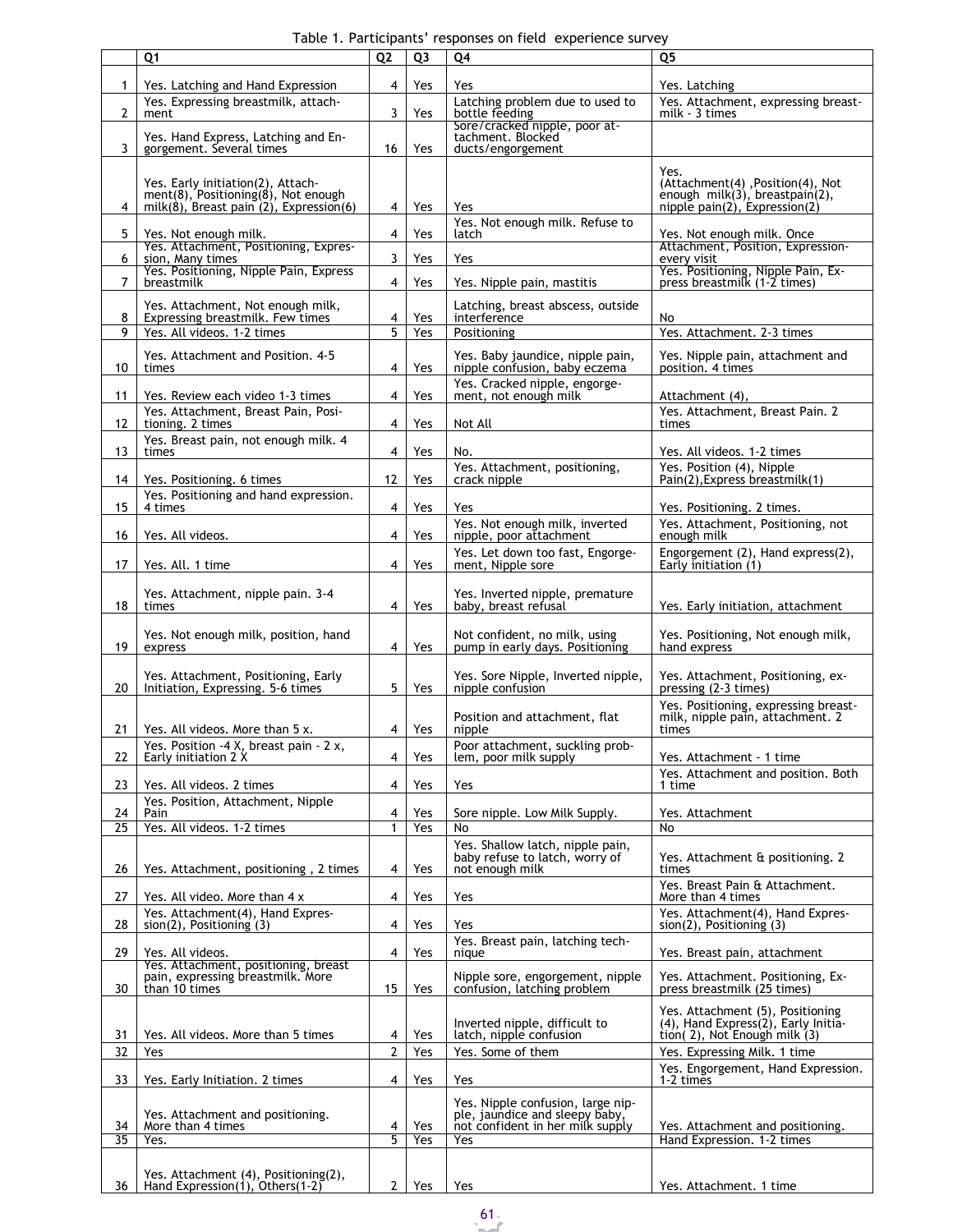All of the participants reported bringing their smartphones with them for the visits. The mothers they visited had various breastfeeding-related issues. 33 showed the videos to the mothers and 23 of them showed more than one video. Breastfeeding Attachment and Breastfeeding Positioning were the most frequently shown videos and reportedly the most useful by the participants. In the focus group discussion among the participants, the topics discussed were to find out whether the videos made the training more effective, how did the videos help trainees learn and how did the videos help them do their job better. All participants felt that the videos made the training more effective and reported that GHMP videos are more detailed and easy to understand. They also reported that the videos helped change their understanding and approach. The videos reported to work best in teaching about practice and how to guide other mothers are Breastfeeding Positioning, Breastfeeding Attachment and Hand Expression.

The participants also reported to have review the videos a few times after the training, especially watching relevant videos just before visiting and helping a breastfeeding mother. It helped them to remember the key points while helping the mothers. During the training, there were a lots of *'Aha'* moments experienced by the participants while watching the videos. Among the reason of some of them never seen it in practice but rather reading it from textbooks. Among the videos that triggered the *'Aha'* moments for them were Milk Expression. It made them realize that hand expression may resulted in better yield in expressing the milk.

Most mothers that they shared the video with were impressed with the videos that they wanted to share them with other mothers too. Most mothers that watched the videos had improved their practices and can feel the change in the outcomes after a few days. Among the experiences that have been improved are better attachment, better positioning, better yield during hand expression and less pain during feeding session.

In the focus group discussion among the trainers, the goal is to find out if the videos made it easier to teach and conduct the training, did it lead to better results and did it help the participants understand and learn the material. All trainers agreed that the videos had covered all key topics need to be delivered in the training modules. Among the videos that work best in the teaching experience were the Breastfeeding Attachment, Expressing Breastmilk and Helping a Breastfeeding Mother.

On the length of the videos, all trainers agreed that 8-10 minutes length of the videos are just right for the purpose of training. Shorter video may be more suitable for sharing among mothers. Most of the videos triggered a lot of *'Aha'* moments among the participants during the training. The trainers felt that the participants had the *'Aha'* moments since it was the first time they saw such scenes, having previously only read about it in textbooks.

Regarding video usage in breastfeeding training, GHMP videos are not the first one. In the beginning, the trainers felt the GHMP videos may look very long as previously all videos used in the training are short clips to make sure participants can retain their focus in watching the video. However, after experiencing using GHMP videos, the chronology shown in the lengthy video is important and helps the trainees to understand the full picture on breastfeeding issues and practice.

Introducing the video in the MBFPC training was timely, as the trainers were looking forward to any new tools they can use to enhance their methods of training. The videos have helped the trainers to deliver most important topics in helping breastfeeding mothers in a more practical way.

## **DISCUSSION**

The overall quality of the video is suitable for training purposes. All participants and trainers agreed that the videos were easy to be used and understood. Having the videos as part of the training tools help the trainers to deliver the content of the modules in a more efficient way. Less demonstrations were need and it was easy to capture participants' attention on the topic discussed. The videos concluded each topic well especially with the element of 'take home messages' points at the end of each video.

The videos come in handy for reviewing and sharing as they were downloaded to the participants' smartphones. They were able to watch relevant videos for as many times as needed to better understand the topics they were not clear during the training. It empowered them to gain knowledge and confidence in supporting other mothers in their communities to improve their breastfeeding experiences.

Breastfeeding peer counsellor support and sharing relevant breastfeeding videos with the mothers according to their individual needs may help in improving their breastfeeding practices and may help new mothers to breastfeed for a longer duration and sustain exclusive breastfeeding for at least 6 months postpartum.As compared to screening of breastfeeding educational video in the prenatal clinic for at-risk pregnant women during third trimester, it may not be enough to influence the initiation and exclusivity of breastfeeding during the hospital stay and a multifaceted approach are required to achieve this.

Interventions such as peer counselling and breastfeeding videos or combination of both were found to be effective in initiating and continuing breastfeeding postpartum.Breastfeeding videos could be shared to support mothers and help to deliver the message and understand the concepts and techniques better.

Although some videos were quite lengthy and may